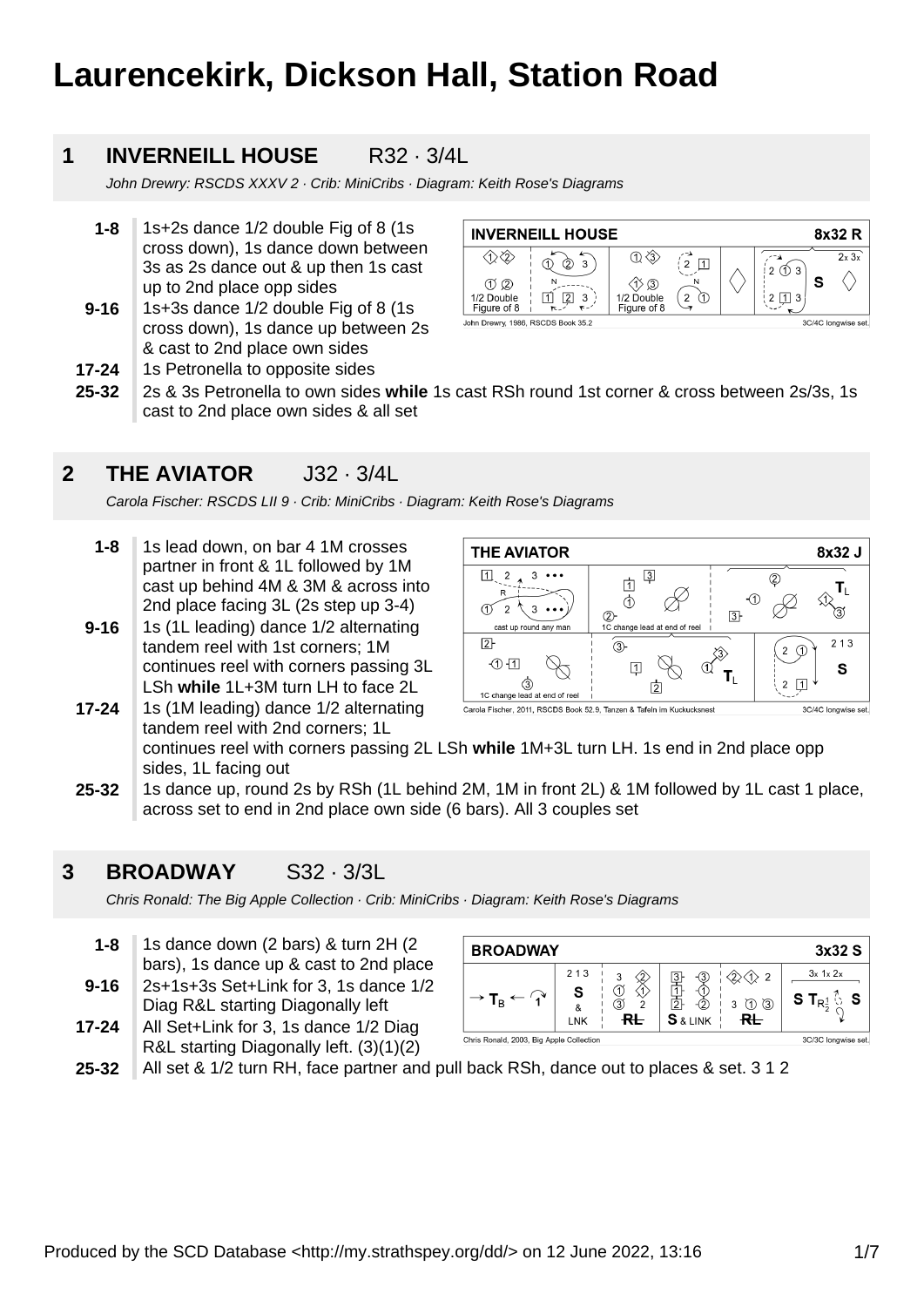## **4 TRIP TO TIMBER RIDGE** R32 · 3/4L

Linda Henderson: RSCDS LII 12 · Crib: MiniCribs · Diagram: Keith Rose's Diagrams

- **1-8** 1s turn RH, cast (2s step up) then 1L+2s & 1M+3s dance RH across. 1s end facing 1st corners
- **9-16** 1s dance Corner Pass+Turn with 1st corners, pass RSh & repeat with 2nd corners. 1s pull back RSh to end BtoB in centre facing opp sides
- **17-24** 2s+1s+3s dance Double Triangles. Bars 23-24 1s petronella turn to 2nd place own sides
- **25-32** 2s+1s+3s circle 6H round and back



#### **5 A TRIP TO THE DRAKENSBERG** J40 · 3/4L

Barbara J. Rendle-Braime: RSCDS XXXVIII 8 · Crib: MiniCribs · Diagram: Keith Rose's Diagrams

- **9-16 1-8** 1s set, cast 2 places & dance up to top (end with 2s stepping in below 1s) 1s+2s dance Poussette (end with 1s
- **17-24** facing 1st corners) 1s dance 1/2 diagonal reel of 4 with 1st
- corners, pass LSh & dance 1/2 reel with 2nd corners (1s end 2nd place opposite side)

| A TRIP TO THE DRAKENSBERG                |            |  |                                                | 8x40 J                    |     |
|------------------------------------------|------------|--|------------------------------------------------|---------------------------|-----|
|                                          | 12<br>∴ S∗ |  | $3x$ $1x$ $2x$<br>$T_{\wedge}$ SST $_{\wedge}$ | 312<br>$I_{\mathsf{R}^3}$ | 312 |
| Barbara J Rendle-Braime, RSCDS Book 38.8 |            |  |                                                | 3C/4C longwise set.       |     |

- **25-32** 3M+1M+2M petronella turn into centre & set **while** 3L+1L+2L set & petronella turn into centre, all turn partners RH (end in Allemande hold)
- **33-40** 3s+1s+2s dance Allemande

#### **6 TRIPLE HAPPINESS** S32 · 3/3L

Yoshiki Oyama: RSCDS LII 10 · Crib: MiniCribs · Diagram: Keith Rose's Diagrams

- **1-8** 1s Adv+Ret (1 step each) taking RH briefly, 1s 1/2 turn LH, cross down between 2s & cast up to place
- **9-16** 1s+2s dance the Knot. 1s end facing 1st corners
- **25-32 17-24** 1s dance Corners Pass+Turn with 1st corners, pass RSh, Repeat with 2nd corners & 1s pass RSh into 2nd place own sides (corners turn 2H in centre)



Yoshiki Oyama, 2016, RSCDS Book 52.10

3C/3C longwise set

All chase clockwise 1/2 round to opp sides, all 1/2 turn 2H, pull back RSh & dance out to own sides 3 1 2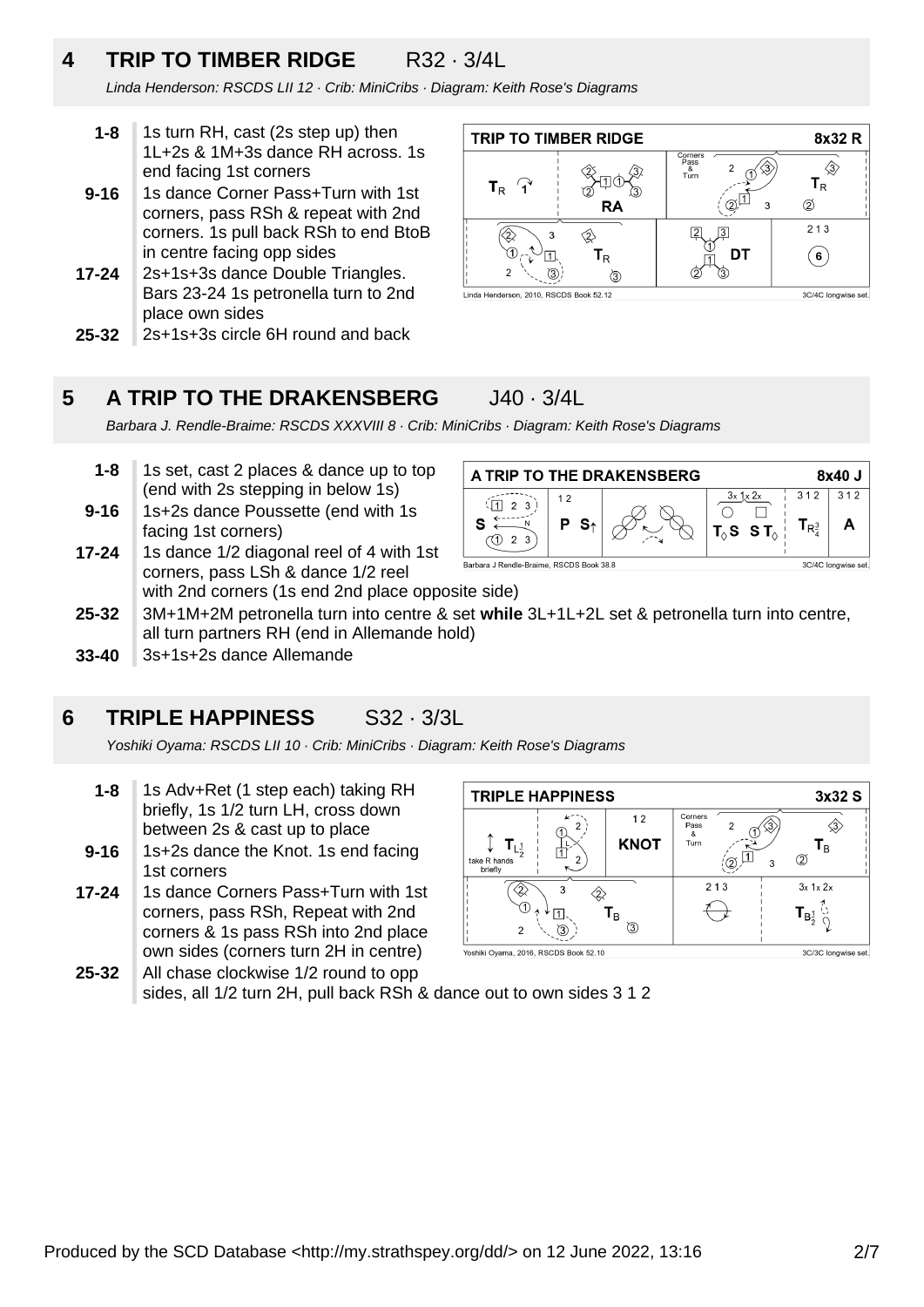# **7 THE SALTIRE SOCIETY REEL** R32 · 3/4L

Roy Goldring: The Leaflet Dances with Music · Crib: MiniCribs · Diagram: Keith Rose's Diagrams

- **1-8** 1s cross down & dance out between 2s+3s turning 3s by near hand to meet ptnr, dance up & turn 2s by nearest hand to 2nd place opp sides
- **9-16** 1s cross down to 3rd pl & dance reel of 3 own side (2s dance out/down as 3s dance out/up b'tw'n 2s), 1s end (hold LH) facing 1st crnrs
- **17-24** 1s set to 1st crnrs, turn inwards & set to 3rd corner as 3rd crnrs set adv to dance RH across with 1s, 1s end turning to face 2nd crnrs



**25-32** 1s repeat bars 17-24 with 2nd/4th corners but dancing LH across

#### **8 THE ELEPHANT'S STAMPEDE** J48 · 4S

Lorna Macdonald & Gillian Mackintosh: Aurora 10th Anniversary Book of SCD · Crib: MiniCribs · Diagram: Keith Rose's **Diagrams** 

- **1-8** All circle 8H round & back
- **9-16** 1s+3s advance NHJ & with free hand join with 2s & 4s, retire into longwise set across the dance; all dance 1/2 parallel RSh reels of 4 across
- **17-24** All dance 1/2 R&L at each end of set (across to start); end couples & middle couples turn RH 1.1/2 times to form Sq.Set

| THE ELEPHANT'S STAMPEDE                                                                       |                                                     | 4x48 J                          |                        |                                                 |                |
|-----------------------------------------------------------------------------------------------|-----------------------------------------------------|---------------------------------|------------------------|-------------------------------------------------|----------------|
| 8                                                                                             | 2 <sub>2</sub>                                      |                                 |                        | 4<br>$\overline{3}$<br>③<br>$\overline{2}$<br>4 | $\overline{ }$ |
| 3)<br>4<br>$\overline{2}$<br>2<br>$\overline{3}$                                              | ${\mathbf T}_{{\sf R1}^1_2}$<br>to<br>Square<br>set | $T_{\Diamond}S$ $T_{\Diamond}S$ | Schiehallion /<br>Reel |                                                 | R,<br>12 bars  |
| Lorna MacDonald & Gillian Mackintosh, 1995, Aurora 10th Anniversary Book<br>4C/4C square set. |                                                     |                                 |                        |                                                 |                |

- **25-32** All Ladies petronella turn to next Ladies' place to right & set, repeat to meet partner (all have progressed 1 place to right), Ladies face out
- **33-48** All dance full Schiehallion Reel. 2 3 4 1

#### **9 THE BON VIVEUR** M64 · 4S

Ian Brockbank: RSCDS LII 11 · Crib: MiniCribs · Diagram: Keith Rose's Diagrams

- **1-8** All circle 8H round & back
- **17-28 9-16** 1s+3s dance Men's Chain finish with Ladies facing out All dance Schiehallion reels (12 bars)
- to finish 1 place clockwise from starting place 4 1 2 3 All birl (or turn) partners RH End 4 1 2 3
- **29-32**

Note: Dance twice as Strathspey, twice as Reel

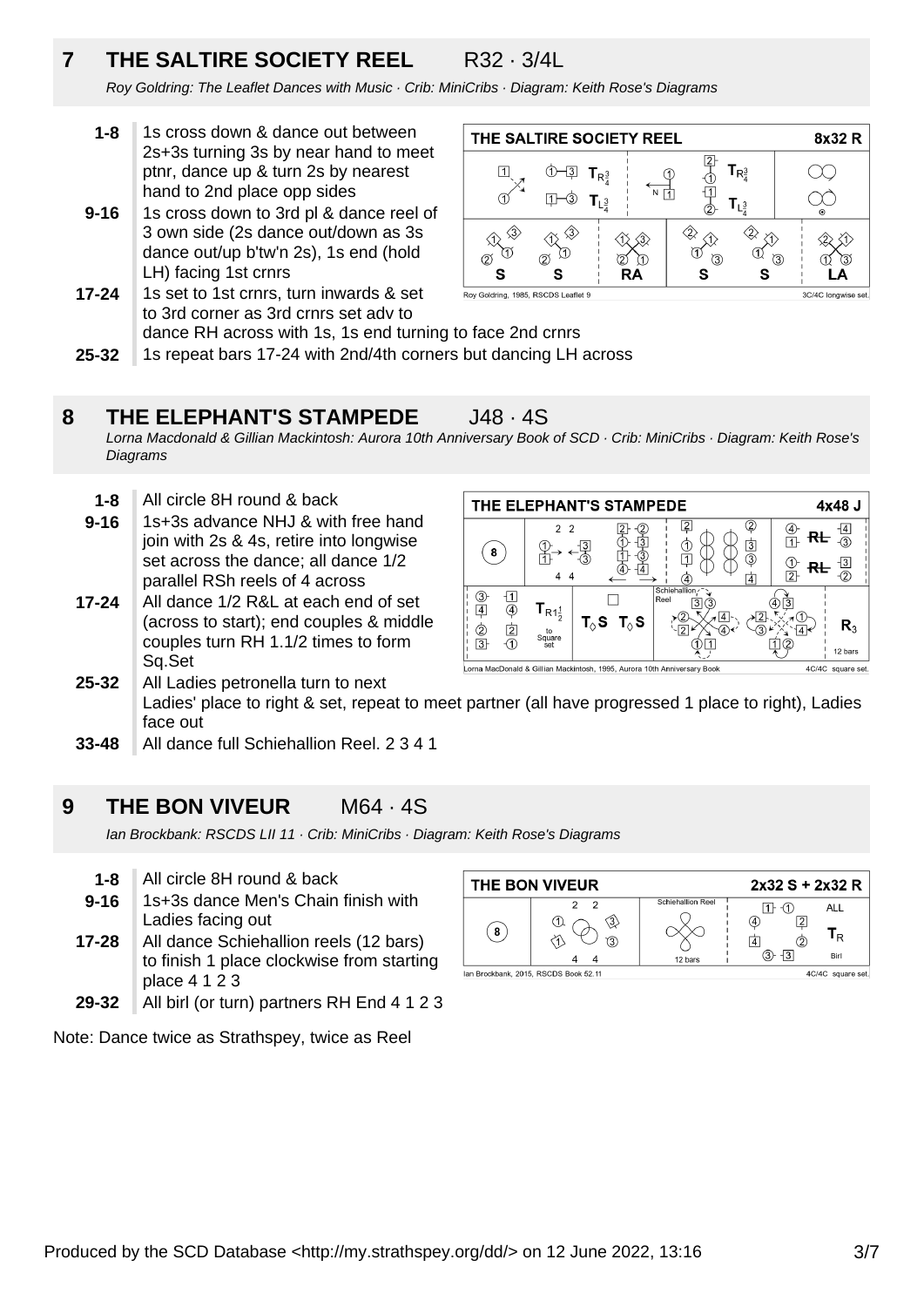## **10 SHIFTIN' BOBBINS** R32 · 3/4L

Roy Clowes: Thirty Popular Dances, Volume Two · Crib: MiniCribs · Diagram: Keith Rose's Diagrams

- **1-8** 1s cross RH to double triangle position with 2s+3s & set, 1s cast up to top & dance down until they are between 2s & 3s
- **9-16** 1L dances RH across with 2M+3M **while** 1M dances LH across with 2L+3L, 1s followed by 2s+3s dance down centre



- **17-24** 3s followed by 2s+1s dance up & 3s+2s cast down to places, 1L dances LH across with 2M+3M **while** 1M dances RH across with 2L+3L
- **25-32** 1s dance up to top & cast down to 2nd place opposite side, 1s dance 1/2 Fig of 8 around 2s to end in 2nd place on own sides

INTERVAL

#### **11 DAVID RUSSELL HALL R40 · 3/4L**

Ken Whittle: RSCDS XLII 9 · Crib: MiniCribs · Diagram: Keith Rose's Diagrams

- **1-8** 1s cross RH, cast 1 place, dance down between 3s & cast up to join LH with partner & RH with 2nd corners
- **9-16** 1s+2nd corners Bal-in-Line, face corners & set, turn corners RH & pass partner LSh to face 3rd corner (pstn) **while** 1st corners set turning left to dance clockwise 1/2 way to change places & set
- **17-20** 1s dance 1/2 diagonal RSh reel of 4 with corners to join LH with partner & RH with 1st corners (pstn)



**21-28** 1s+1st corners Bal-in-Line, face corners & set, turn corners RH & pass partner LSh to face 2nd corner (pstn) while 2nd corners set turning left to dance clockwise 1/2 way to change places & set

- **29-32** 1s dance 1/2 diagonal reel with corners, give LH briefly to end LSh/LSh
- **33-40** 1s dance RH across (1L with 2s & 1M with 3s), pass RSh & dance LH across with other couple to end 2nd place own side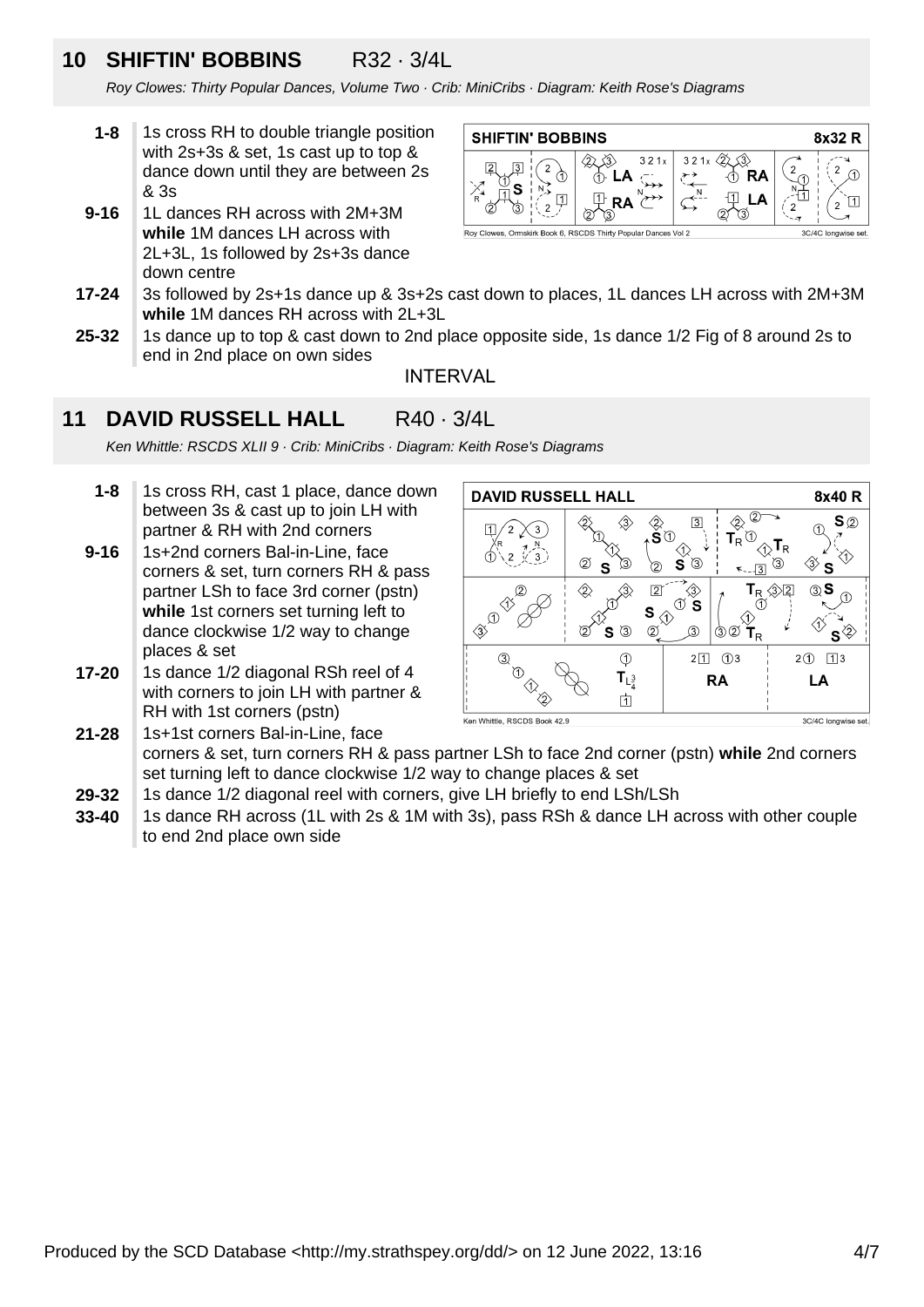# **12 THE BLUE MESS JACKET** S32 · 4/4L

Douglas Henderson: Kinclaven Pocket Book of Six Scottish Country Dances · Crib: MiniCribs · Diagram: Keith Rose's **Diagrams** 

- **1-8** 2s followed by 1s lead down the middle, 1s cross & cast up to top & curve in to end BtoB facing 2s who have danced back to place
- **9-16** 'The Spurtle': **9-12** 1s dance 1/2 RSh reel of 4 with 2s & turn RH to face 3s (M facing L) **13-16** Repeat with 3s but end facing 4s **17-20** Repeat with 4s



- **21-24** 1s continue turn to end in 4th place opposite sides & all set (2) (3) (4) (1)
- **25-32** All Petronella to centre & set, Petronella to own sides & set. 2 3 4 1

#### **13 STAIRCASE IN STYRIA** R40 · 5/5L

Margaret Gray: CD booklet of The Sunday Class Dance Book 2 · Crib: MiniCribs · Diagram: Keith Rose's Diagrams

- **1-8** 1s+2M also 3s+4M dance RH across, 1s+2L also 3s+4L dance LH across 1s+4M also 3s+5M dance RH across,
- **9-16** 1s+4L also 3s+5L dance LH across & 1L also 3L end facing out Ladies side with partners behind them
- **17-24** 1s & 3s dance out Ladies' side & cast up 1 place, cross to Mens side & cast up to original place Ladies looping round by the right



- **25-32** 1s cross & cast 1 place, 1s followed by 3s dance up & cast (1s to 3rd place, 3s to 2nd place)
- **33-40** 1s cross & cast 1 place, 1s followed by 5s dance up & cast (1s to 5th place, 5s to 4th place). 2 3 4 5 1
	- NB No stepping up or down until bar 27

#### **14 JIM'S HABERDASHERY** J40 · 3/4L

Alan Macpherson: Bannockburn 700 · Crib: MiniCribs · Diagram: Keith Rose's Diagrams

- **9-16 1-8** 1s+2s dance Double Fig of 8 (1s crossing down) 1M+2M turn RH & 1L+2L turn LH 1.1/2
- times (4 bars), 1s dance out own side, down behind 3s & cross up to 2nd place opposite sides

| <b>JIM'S HABERDASHERY</b>                                 | 8x40 J                   |         |         |                                                                          |                    |
|-----------------------------------------------------------|--------------------------|---------|---------|--------------------------------------------------------------------------|--------------------|
| ∕∂<br><b>DOUBLE</b><br><b>FIGURE</b><br><b>EIGHT</b><br>Q | 3<br>$1\frac{1}{2}$<br>3 | $\odot$ | $\odot$ | $\frac{1}{2}$ revised version 2 1 3 $\frac{1}{2}$<br>3<br>w<br>R<br>$*3$ | version<br>origina |
| 3C/4C Iongwise set<br>Alan Macpherson, Bannockburn 700    |                          |         |         |                                                                          |                    |

- **17-24** 1s dance reels of 3 on opposite sides (1s out & up/2s in & down to start), 1s end crossing up to 2nd place own sides
- **25-32** 1s dance reels of 3 on own sides (1s out & up to start), 1s end in centre facing up
- **33-40** 1s dance up to top, cast to 2nd place & 2s+1s+3s turn RH

Original version: - 33-40 1s turn 2s with nearer hand (4 bars) & turn 3s with other hand (4 bars)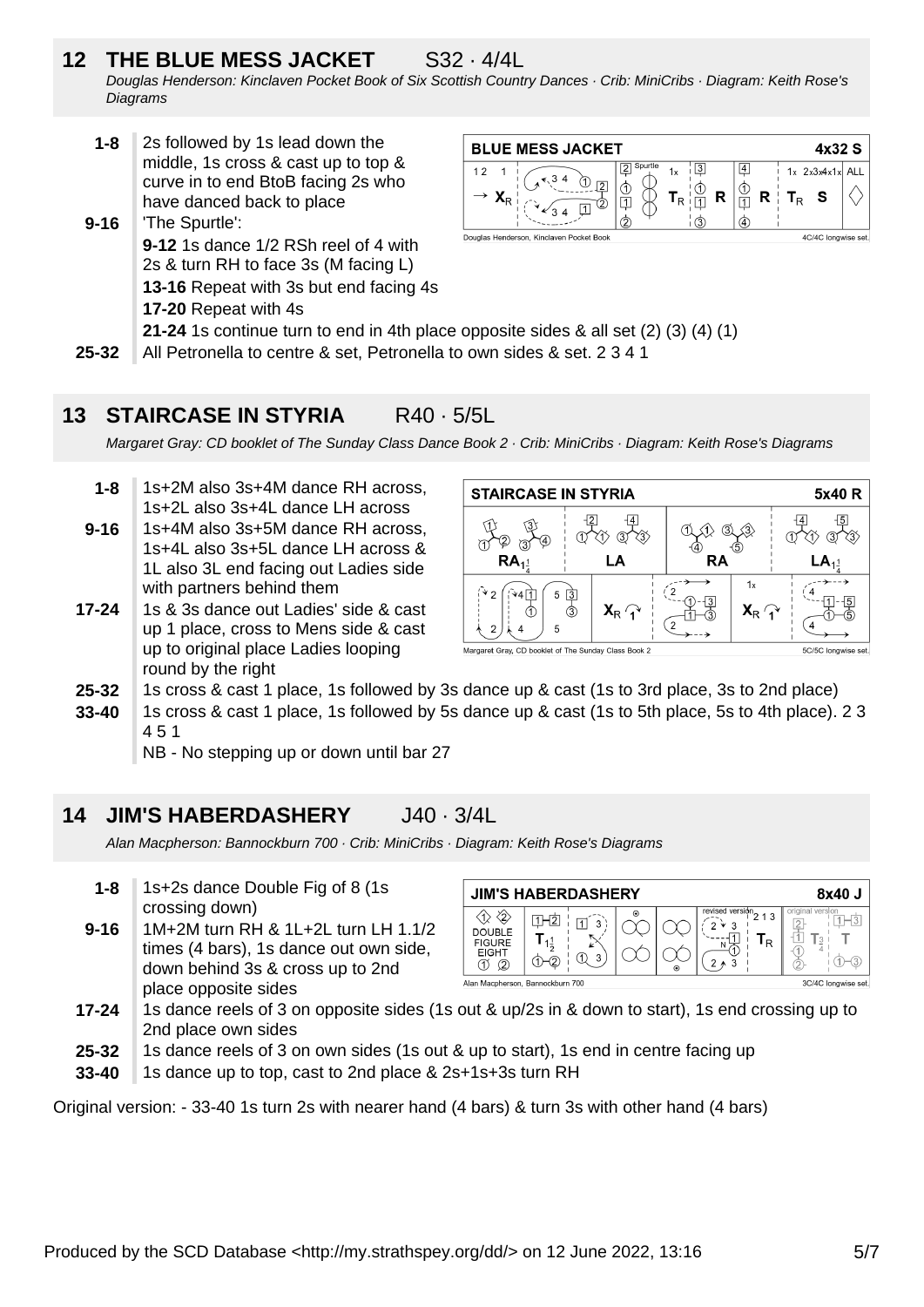# **15 FRIENDSHIPS** S32 · 4/4L

Jennie Miller: A Third Book of Graded Scottish Country Dances · Crib: MiniCribs · Diagram: Keith Rose's Diagrams

- **1-8** 1s+3s dance down between 2s/4s and cast back to places, 1s+2s also 3s+4s dance circle 4H round to Left
- **9-16** 2s+4s dance up between 1s/3s and cast back to places. 1s+2s also 3s+4s dance circle 4H round to Right
- **17-24** 1s+2s set, 1/2 RH across. 1s+3s set, 1/2 LH across
- **25-32** 1s+4s set, 1/2 RH across. All 4 couples set and cross RH

| <b>FRIENDSHIPS</b>                   |              |                                                                 | 4x32 S              |
|--------------------------------------|--------------|-----------------------------------------------------------------|---------------------|
| 3<br>2<br>3                          | 12 34<br>4   | $\overline{2}$<br>14<br>3<br>$^{(2)}$<br>$\left( 4\right)$<br>3 | 12 34               |
| 12                                   | $1 \times 3$ | 14                                                              | $2x$ $3x$ $4x$ $1x$ |
| S <del>RA</del>                      | $S+A$        | S <sub>RA</sub>                                                 | $S X_R$             |
| Jennie Miller, RSCDS Graded Book 3.3 |              |                                                                 | 4C/4C longwise set. |

#### **16 THE DANCING BEES** R32 · 3/4L

Roy Goldring: Graded and Social Dances 1 - 24 Dances · Crib: MiniCribs · Diagram: Keith Rose's Diagrams

- **1-8** 1s lead down the middle & back to face 2L in prom hold
- **9-16** 1s dance reel of 3 across with 2s (giving RSh to 2L)
- **17-24** 1s dance reel of 3 across with 3s (LSh to 3L) ending in the middle (Man facing down & Lady facing up to partner)

| THE DANCING BEES                        | 8x32 R              |                        |                           |
|-----------------------------------------|---------------------|------------------------|---------------------------|
|                                         |                     |                        | 213                       |
|                                         |                     | (1)- 11 I<br>2 $ST0$ 3 | $\mathbf{I}_{\mathbf{R}}$ |
| Roy Goldring, 24 Graded & Social Dances | 3C/4C longwise set. |                        |                           |

**25-32** 1s set in middle, petronella to 2nd place own sides & 2s+1s+3s turn RH (4 bars)

#### **17 FOLLOW ME HOME** J32 · 3/4L

Ellie Briscoe: RSCDS XXXVIII 3 · Crib: MiniCribs · Diagram: Keith Rose's Diagrams

- **1-8** 1s set & cross RH, cast 1 place & turn LH (ending in a diagonal line LH to partner & RH with 1st corner)
- **9-16** 1s Bal-in-Line with 1st crnrs, 1/2 turn crnrs & 1s followed by crnrs chase cl'wise to 3rd crnr (pstn),1s dance in, join RH with partner & LH with 2nd crnrs
- **17-24** 1s Bal-in-Line with 2nd crnrs, 1/2 turn crnrs & 1s followed by crnrs chase anticl'wise to 4th crnr (pstn), 1s crossing LSh to 2nd pl opp sides facing out



**25-32** 3s+1s+2s dance 1/2 reels of 3 on the sides 1s giving LSh to 2nd corner (position); 2s+1s+3s set & cross RH

### RAFFI<sub>F</sub>